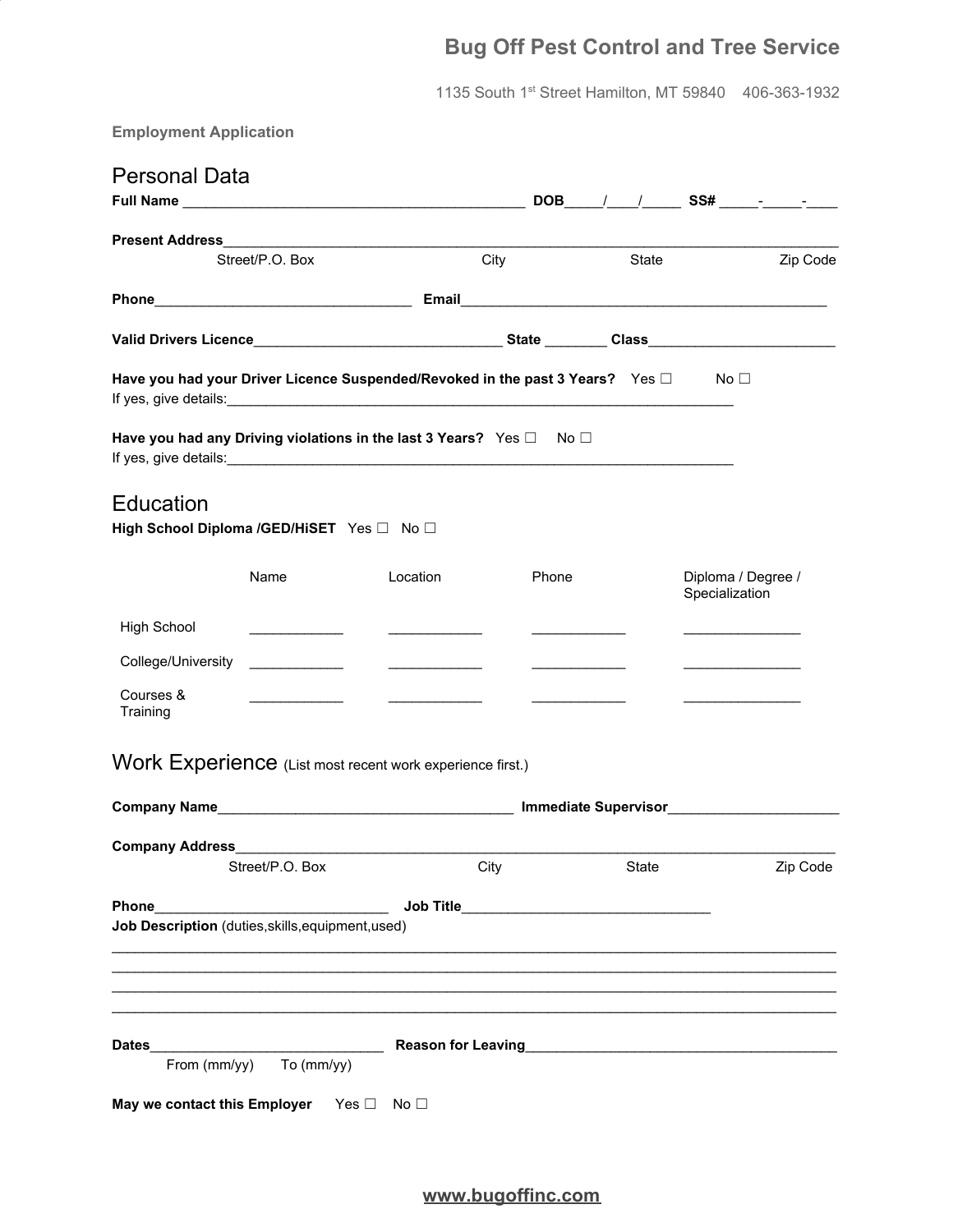# **Bug Off Pest Control and Tree Service**

1135 South 1st Street Hamilton, MT 59840 406-363-1932

**Employment Application** 

# **Work Experience**

| Company Name <b>Company</b> Name                        |      |       |          |
|---------------------------------------------------------|------|-------|----------|
|                                                         |      |       |          |
| Street/P.O. Box                                         | City | State | Zip Code |
|                                                         |      |       |          |
| Job Description (duties, skills, equipment, used)       |      |       |          |
|                                                         |      |       |          |
|                                                         |      |       |          |
| From $(mm/yy)$ To $(mm/yy)$                             |      |       |          |
| May we contact this Employer Yes D No D                 |      |       |          |
| <b>Work Experience</b>                                  |      |       |          |
|                                                         |      |       |          |
|                                                         |      |       |          |
| Street/P.O. Box                                         | City | State | Zip Code |
|                                                         |      |       |          |
| Job Description (duties, skills, equipment, used)       |      |       |          |
|                                                         |      |       |          |
|                                                         |      |       |          |
|                                                         |      |       |          |
| From (mm/yy) To (mm/yy)                                 |      |       |          |
| May we contact this Employer Yes $\square$ No $\square$ |      |       |          |

www.bugoffinc.com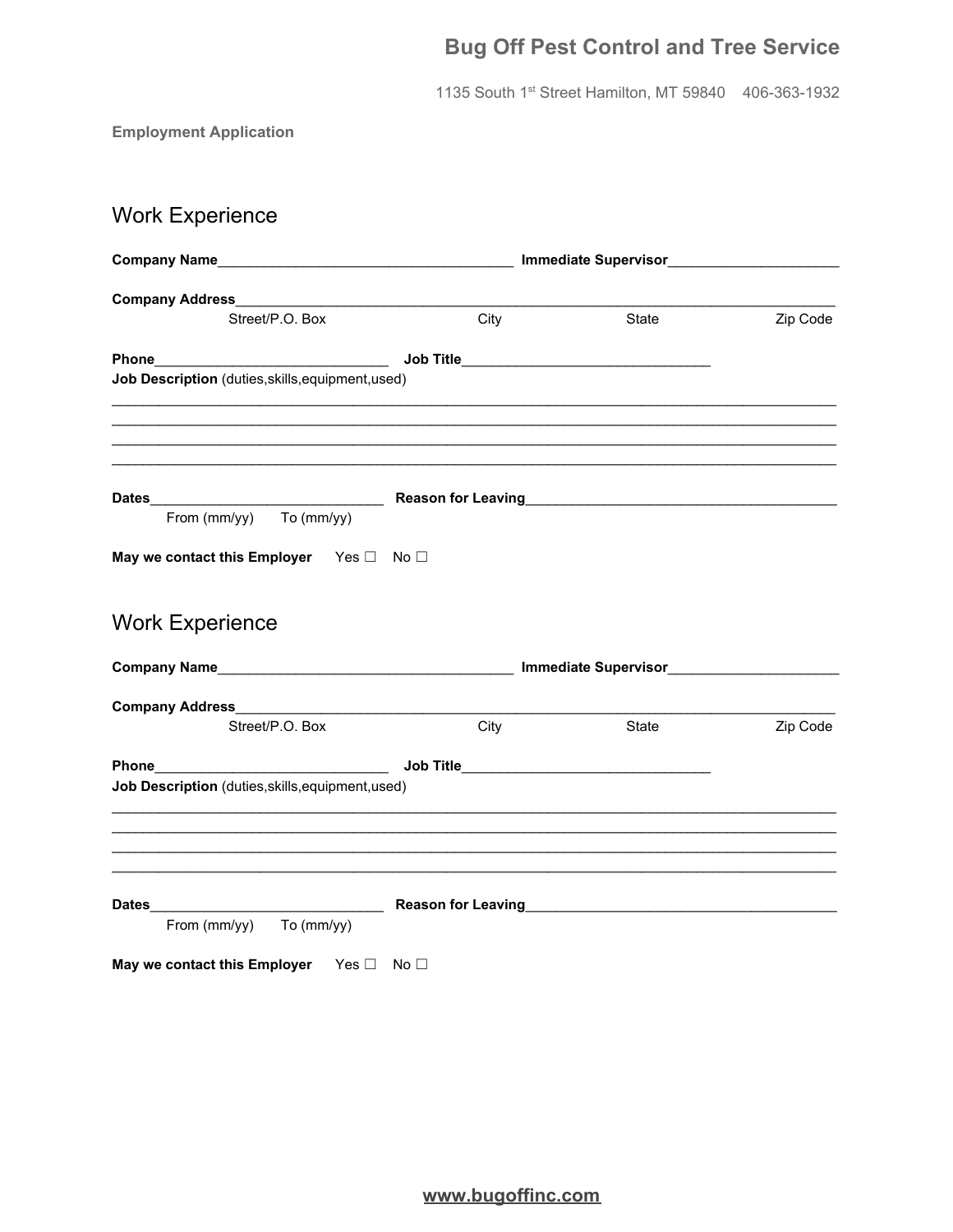## **Bug Off Pest Control and Tree Service**

1135 South 1st Street Hamilton, MT 59840 406-363-1932

**Employment Application** 

**Additional Information Other Relevant Experience** Licenses, Certificates, Special Skills Etc. What Machines or Equipment can you operate that relate to the job your applying for? References (References should have experience with your work history.) Name Location Phone With my signature below (Typed or written), I certify that all information on this and all attached pages is true, correct

and complete to the best of my knowledge and contains no willful falsification or misrepresentations. I authorize all former employers to release job-related information they may have about me.